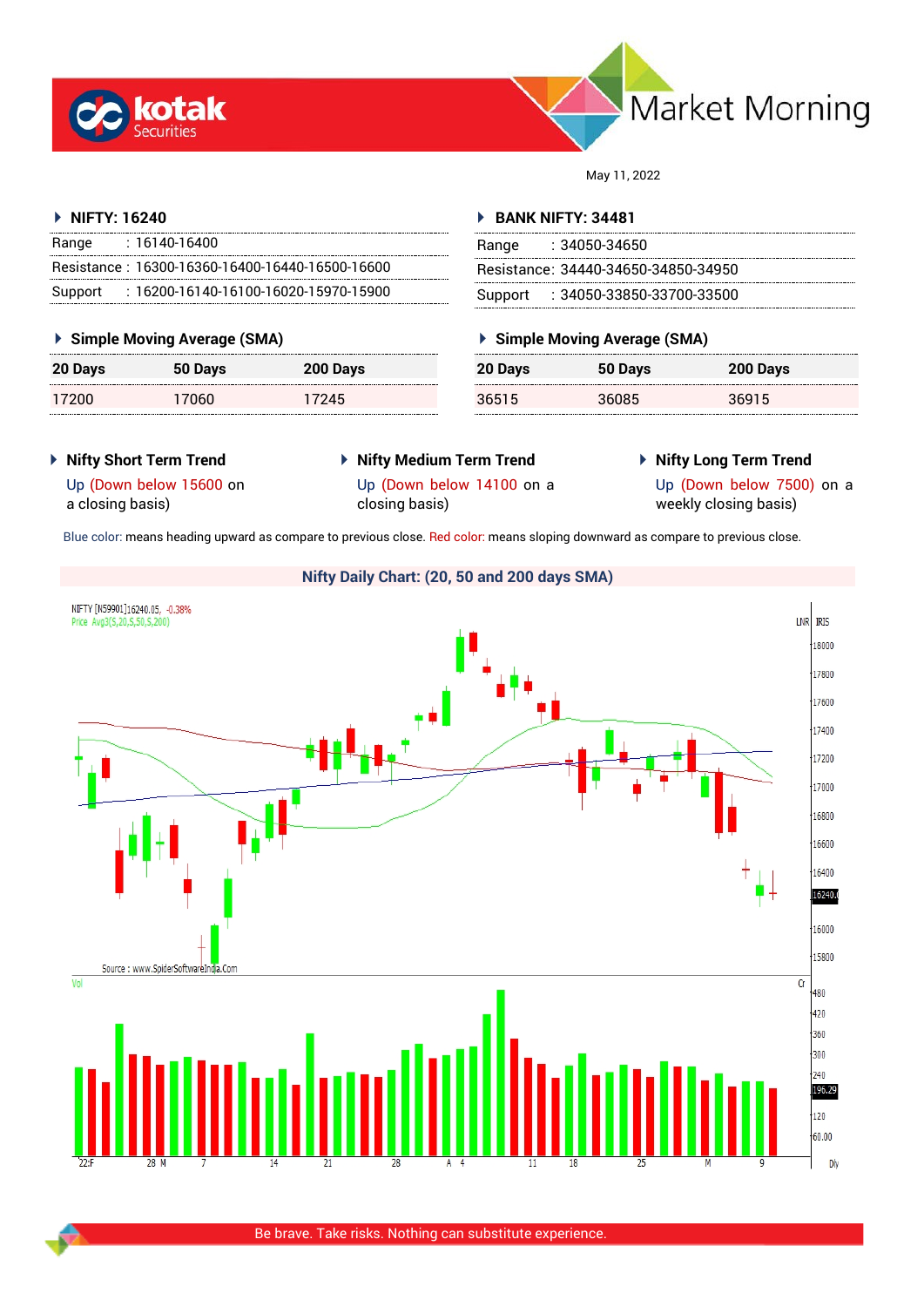## **Market Analysis**

ended 62 points lower, while Sensex was down 105 points. Among the sectors, the metal index was the biggest Technically, the market witnessed intraday recovery after a bearish start, but once again, it took resistance near **Nifty/Sensex Daily View:** Benchmark indices registered a volatile trading session. After a roller coaster pace, Nifty loser, breaking over 5 per cent. On the other hand, some buying was seen in the select bank and FMCG stocks. 16400/55000 and corrected sharply. Moreover, on the intraday chart, the index still remains lower which is broadly negative for the market. For traders, 16200/54200 will be the crucial level, if the index manages to trade below 16140/54000, then strong chances of another quick intraday correction is more likley. Below 16140/54000 levels, the Nifty / Sensex can touch the level of 16060-16000/53750-53500. On the other hand, a fresh pullback rally is possible only after the 16300/54500 intraday breakout. Above this, the index will retest the 16400- 16450/55000-55200 level.

The strategy should be to take a contra bet of initiating a long position between 16020 and 15970 levels. Keep a stop loss at 15900 levels.

Technology, Metals and select financial stocks need to be on the watch list to take short-term trades.

## **RATING SCALE (PRIVATE CLIENT GROUP)**

| <b>BUY</b>             | $-$ A condition that indicates a good time to buy a stock. The exact circumstances of the signal will be determined by the indicator that an<br>analyst is using. |
|------------------------|-------------------------------------------------------------------------------------------------------------------------------------------------------------------|
| SELL                   | - A condition that indicates a good time to sell a stock. The exact circumstances of the signal will be determined by the indicator that an<br>analyst is using.  |
| <b>Stop Loss Order</b> | - An instruction to the broker to buy or sell stock when it trades beyond a specified price. They serve to either protect your profits or<br>limit your losses.   |

### **FUNDAMENTAL RESEARCH TEAM (PRIVATE CLIENT GROUP)**

Head of Research Auto & Auto Ancillary Transportation, Paints, FMCG Banking & Finance [shrikant.chouhan@kotak.com](mailto:shrikant.chouhan@kotak.com) arun.agarwal@kotak.com agarwal.amit@kotak.com Hemali.Dhame@kotak.com

**Jatin Damania Purvi Shah Rini Mehta K. Kathirvelu** Metals & Mining, Midcap Pharmaceuticals Research Associate Support Executive jatin.damania@kotak.com [purvi.shah@kotak.com](mailto:purvi.shah@kotak.com) rini.mehta@kotak.com [k.kathirvelu@kotak.com](mailto:k.kathirvelu@kotak.com) +91 22 6218 6440 +91 22 6218 6432 +91 80801 97299 +91 22 6218 6427

**Sumit Pokharna** Pankaj Kumar Oil and Gas, Information Tech Construction, Capital Goods & Midcaps sumit.pokharna@kotak.com pankajr.kumar@kotak.com +91 22 6218 6438 +91 22 6218 6434

+91 22 6218 5408 +91 22 6218 6443 +91 22 6218 6439 +91 22 6218 6433

**Shrikant Chouhan Arun Agarwal Amit Agarwal, CFA Hemali Dhame**

**TECHNICAL RESEARCH TEAM (PRIVATE CLIENT GROUP)** 

**Shrikant Chouhan Amol Athawale Sayed Haider**

[shrikant.chouhan@kotak.com](mailto:shrikant.chouhan@kotak.com) [amol.athawale@kotak.com](mailto:amol.athawale@kotak.com) Research Associate +91 22 6218 5408 +91 20 6620 3350 [sayed.haider@kotak.com](mailto:sayed.haider@kotak.com)

+91 22 62185498

## **DERIVATIVES RESEARCH TEAM (PRIVATE CLIENT GROUP)**

+91 79 6607 2231 +91 22 6218 5497 +91 33 6615 6273

**Sahaj Agrawal Prashanth Lalu Prasenjit Biswas, CMT, CFTe** [sahaj.agrawal@kotak.com](mailto:sahaj.agrawal@kotak.com) [prashanth.lalu@kotak.com](mailto:prashanth.lalu@kotak.com) [prasenjit.biswas@kotak.com](mailto:prasenjit.biswas@kotak.com)